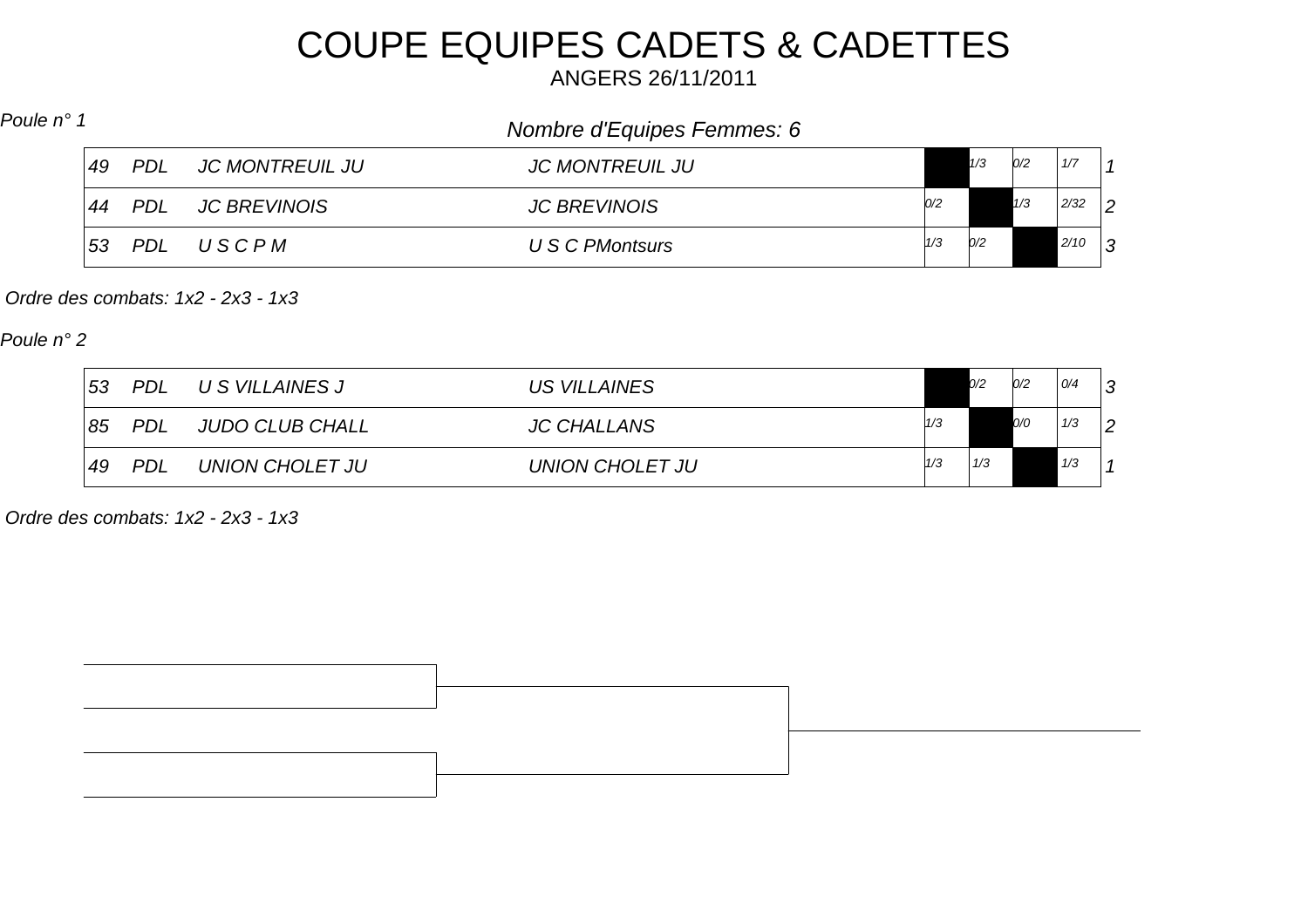#### COUPE EQUIPES CADETS & CADETTES ANGERS 26/11/2011

#### *Nombre d'Equipes Femmes: 4*